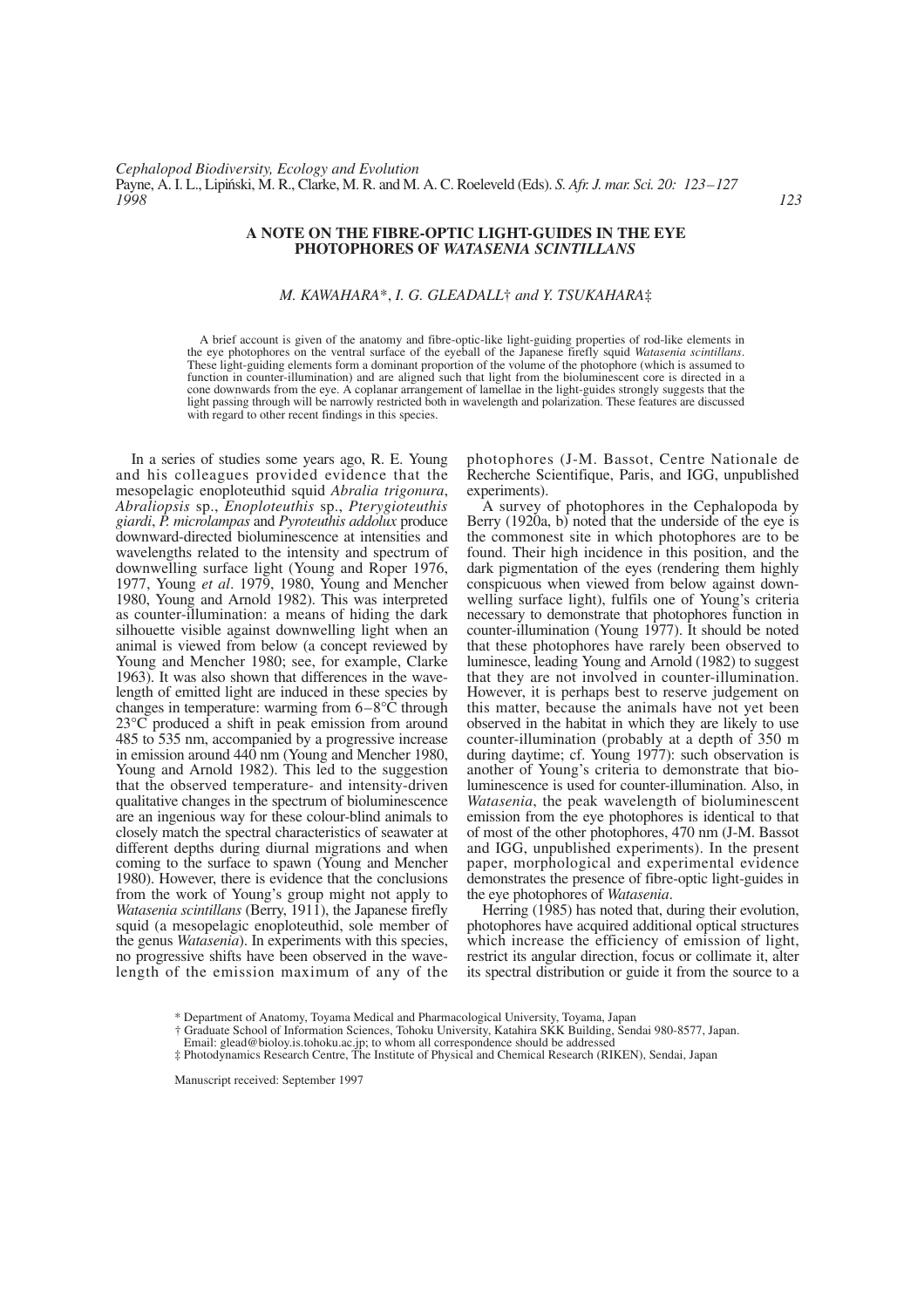*124 Cephalopod Biodiversity, Ecology and Evolution South African Journal of Marine Science 20*



Fig. 1: Scanning electron micrograph of a freeze-fractured eye photophore of *Watasenia scintillans*. This species possesses five such large photophores on the ventral surface of each eye. Note the rod-like elements radiating out from the central core, directed predominantly ventrally, or downwards in the living animal. Scale bar 100 µm

distant point of emission. Most light organs are backed by a pigment cup containing a reflector. In some species of fish, these structures may be present also in a single tubular extension guiding light in a direction very close to the vertical. Arnold and Young (1974) and Arnold *et al*. (1974) described an eye photophore of *Pterygioteuthis microlampas*, but none of the structures mentioned resemble the light-guides of *Watasenia* described here. Young and Arnold (1982) described a rather irregular bunch of what they termed "ribbons" in photophores on the ventral surface of the head, arms, funnel and mantle of *A. trigonura*. Also, in the median abdominal photophores of *Pyroteuthis margaritifera*, Butcher *et al*. (1982) noted the presence of bundles of collagen fibres. Herring (1985) interprets all of these structures as light-guides, but these direct light by reflection among the outer surfaces of several ribbons or fibres running in a similar direction. None have been reported to conduct light inside them, as apparently occurs in *Watasenia* eye photophore light-guides: structures in a position analogous to those mentioned above. However, in the large photophore of the eye of *Sandalops melancholicus*, Young (1977) illustrated light-guides formed from rod-like iridophores, composed of long concentric ribbons of iridosomal platelets occupying much of the volume of the photophore. They are similar to structures assumed to be light-guides in *Bathothauma lyromma* (Dilly and Herring 1974), but much more loosely organized than those reported here in *Watasenia*.

Figure 1 shows the arrangement of rod-like elements which occupy much of the volume of the eye photophore. They appear arranged together in a highly ordered fashion to distribute light in a cone away from the central core, directed predominantly downwards from the base of the eye. Figure 2 shows individual elements in more detail in a transverse section viewed with a transmission electron microscope, revealing that each is an independent unit made up of a system of lamellae producing bands of alternating strong and weak electron density. The biochemical composition of these lamellae is unknown. Figure 3 demonstrates that the rod-like structures in the photophore are lightguides. In Figure 3a, a disc of light (from a fluorescence microscope ultraviolet source) is placed at the edge of the photophore, whereas in Figure 3b it is close to the centre. Note that in both micrographs the light reflected into the microscope produces a similar pattern of illumination: the numerous spots of light are apparently the points of exit of light from the rod-like elements (cf. Figs 1, 2). This strongly suggests that, although the amount and direction of light entering the photophore differs between Figures 3a and 3b, the structure of the photophore is such that light can reach the microscope only through certain of the "rods" which happen to be directed towards the microscope lens. It is therefore concluded that light reflected from or fluorescing from the central region of the photophore is conducted along the "rods", each of which acts as a light-guiding fibre. In Figure 3c, the disc of light is on the opposite side of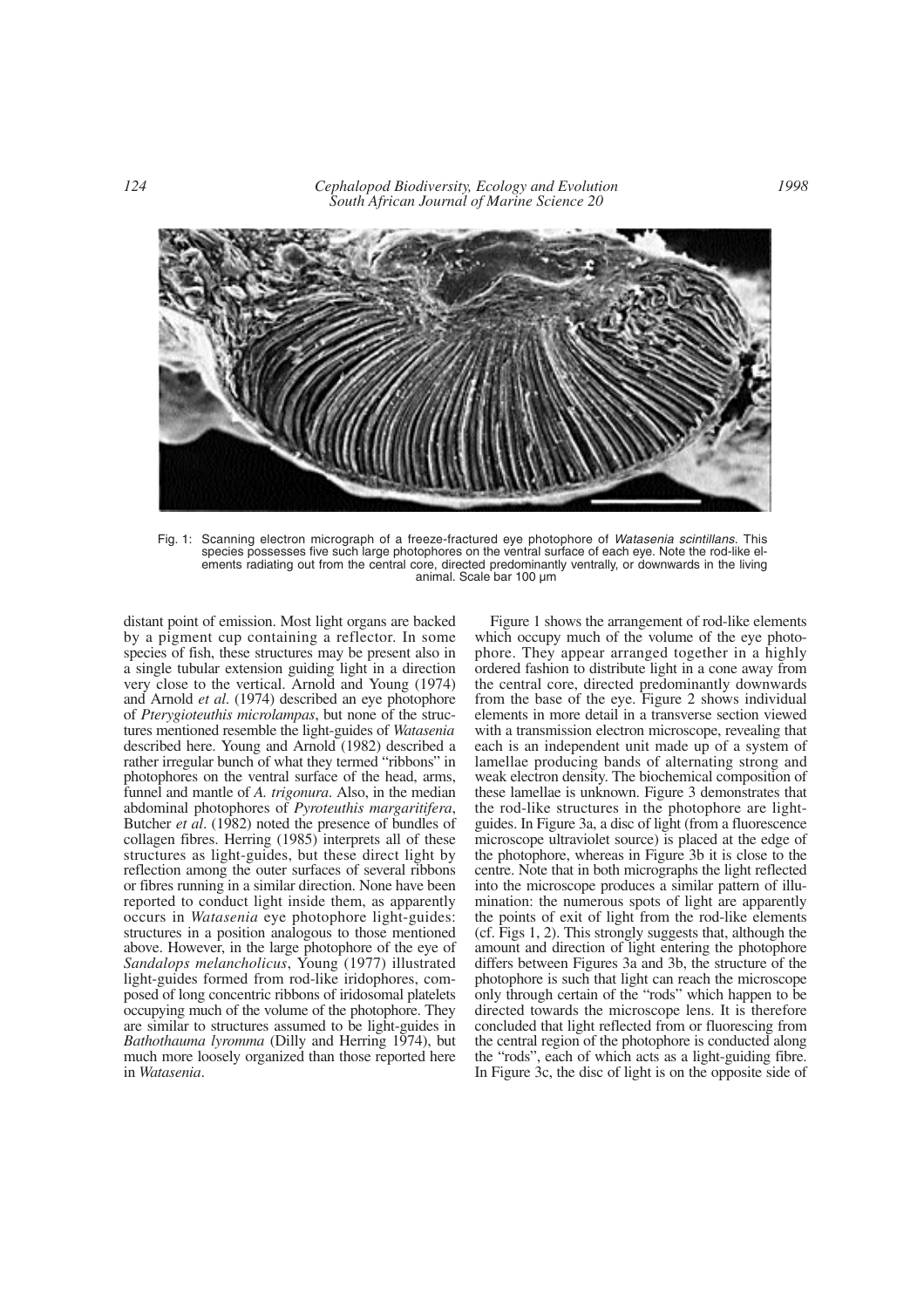

Fig. 2: Transmission electron micrograph of a thin tangential section through the peripheral region of the eye photophore, showing the rod-like elements in cross-section. Scale bar 5 µm

the photophore from Figure 3a and very little light reaches the microscope. This suggests that, rather than being reflected from within the photophore, the ultraviolet light stimulates part of the central core to fluoresce, such that only fluorescence generated near the base of the light-guides directed at the microscope can be seen in this series of light micrographs.

The morphology of the light-guides is in agreement with observations that light in the visible range passing through will be guided along the lamellae: Denton and Land (1971) have measured the reflectance characteristics of a number of layered structures in both cephalopods and fish, noting in particular that reflectance of a given wavelength  $(\lambda)$ is related to optical density and the thickness of the layer(s) as a function of  $\lambda/4$ . The small size of the light-guides (4–6 µm diameter), as shown in Figure 2, renders direct measurements of light passing through the lamellae very difficult, so at present the efficiency of the light-guiding effect and changes in the spectral characteristics of light passing through are unknown. (It is noted in passing that it might be possible to vary the thickness of the layers, and therefore the spectral characteristics, by physiological changes in fluid and solute content of the lamellae.) Also of interest is the arrangement of the lamellae predominantly in one plane, such that the light emerging from the light-guides is likely to be polarized: recent studies have demonstrated that wavelength as well as polarization characteristics of light may be important in the life of this species.

*Watasenia* lives in a twilight environment in which blue light predominates because it is a characteristic of water to absorb shorter and longer wavelengths with increasing depth (e.g. Kampa 1970, Dartnall 1975). In addition, light is polarized at the air-water interface (e.g. Waterman 1984). It has been demonstrated experimentally that polarization sensitivity is an important parameter of visual contrast in the eyes of cephalopods (Shashar and Cronin 1996, Shashar *et al*. 1996, Hayasaki *et al*. in prep.). It is also known that *Watasenia* has a specialized region of its retina which contains cells sensitive both to different wavelengths and to four different directions of polarization of light (Michinomae *et al*. 1994). The ventrally directed bioluminescence projected by these squid closely matches the downwelling ambient light both in wavelength (around 470 nm) and intensity, but they also simultaneously emit light downwards in the green (around 530 nm) from green photophores in the skin (Kito *et al*. 1992, J-M. Bassot and IGG, unpublished experiments). The ventral region of *Watasenia*'s retina receives mostly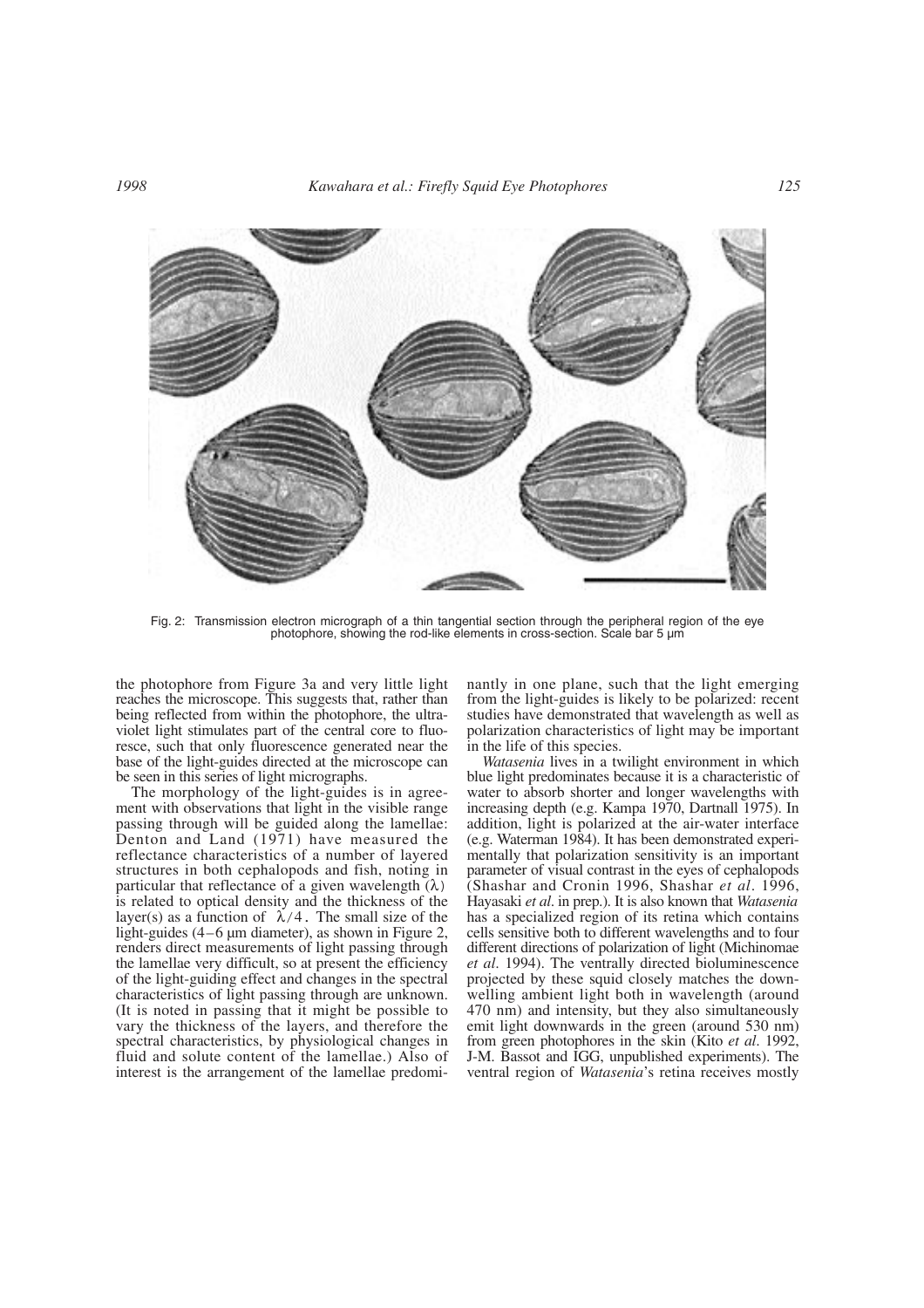*126 Cephalopod Biodiversity, Ecology and Evolution South African Journal of Marine Science 20*



Fig. 3: A series of light micrographs demonstrating the light-guiding properties of the eye photophore. An intact photophore was dissected from a freshly dead firefly squid and placed in seawater with its downwarddirected surface uppermost in a deep cavity glass slide. Using a fluorescence microscope with a UV barrier filter, UV light was directed onto different regions of the photophore as follows: (a) a peripheral region; (b) centrally; (c) a different part of the periphery. Note that the pattern of dots of emitted light is the same, where visible (very faint in (c)). The irregularity of the pattern is presumably a product of distortion during dissection of the photophore from the surface of the eye. See text for further interpretation. Scale bar 200 µm

downwelling light, but it is sensitive to both blue and green, utilizing visual pigments based on two different chromophores: retinal and 4-hydroxyretinal (Seidou *et al*. 1990). However, the dorsal photosensitive vesicles (which measure the intensity of downwelling light; Young *et al*. 1979) of *Watasenia* contain only one visual pigment, based on the chromophore retinal (Seidou *et al*. 1990). These findings have led to the suggestion that, rather than true colour vision, the green photophores operate as part of a "wavelength-specific behaviour" (cf. Marshall *et al*. 1991): "secret" communication among schools of *Watasenia* that is at a wavelength and intensity that other mesopelagic animals cannot detect (Seidou *et al*. 1990, Gleadall 1994).

As pointed out by Rossel (1989), the basic quantitative response of photoreceptors to photon stimulation means that simultaneous sensitivity of a photoreceptor to both wavelength and polarization would preclude the passage of useful information about either parameter to the central nervous system. It has therefore been argued that the three different parameters of contrast detection (brightness, hue and polarization) that *Watasenia* probably uses in its light-poor environment, permit more efficient discrimination of prey, predators and its congeners (Gleadall 1994). If this interpretation is correct, the eye of the firefly squid is an example of a further step in the evolution of the basic molluscan eye from relatively simple brightness-based pattern vision, building upon the fundamental property of lateral inhibition between visual cells by utilizing both wavelength and angle/degree of polarization to enhance contrast qualitatively in a twilight environment quantitatively deficient in information.

A great deal more research is needed, however, for full understanding of the roles of colour and polarization of light emitted by the eye photophore light-guides, and of colour and polarization in general in the life of *Watasenia*.

## **ACKNOWLEDGEMENTS**

We thank Mr T. Yano of Shinminato, Toyama, for donating live squid in good condition. IGG is supported by a grant from the Fujiwara Natural History Foundation.

## **LITERATURE CITED**

- ARNOLD, J. M., and R. E. YOUNG 1974 Ultrastructure of a cephalopod photophore. 1. Structure of the photogenic tissue. *Biol. Bull. mar. Biol. Lab., Woods Hole* **147**: 507–521.
- ARNOLD, J. M., YOUNG, R. E. and M. V. KING 1974 Ultrastructure of a cephalopod photophore. 2. Iridophores as reflectors and transmitters. *Biol. Bull. mar. Biol. Lab., Woods Hole* **147**: 522–534.
- BERRY, S. S. 1920a Light production in cephalopods. 1. An introductory survey. *Biol. Bull*. *mar. Biol. Lab., Woods Hole* **38**: 141–169.
- BERRY, S. S. 1920b Light production in cephalopods. 2. An introductory survey. *Biol. Bull*. *mar. Biol. Lab., Woods Hole* **38**: 171–195.
- BUTCHER, S., DILLY, P. N. and P. J. HERRING 1982 The comparative morphology of the photophores of the squid